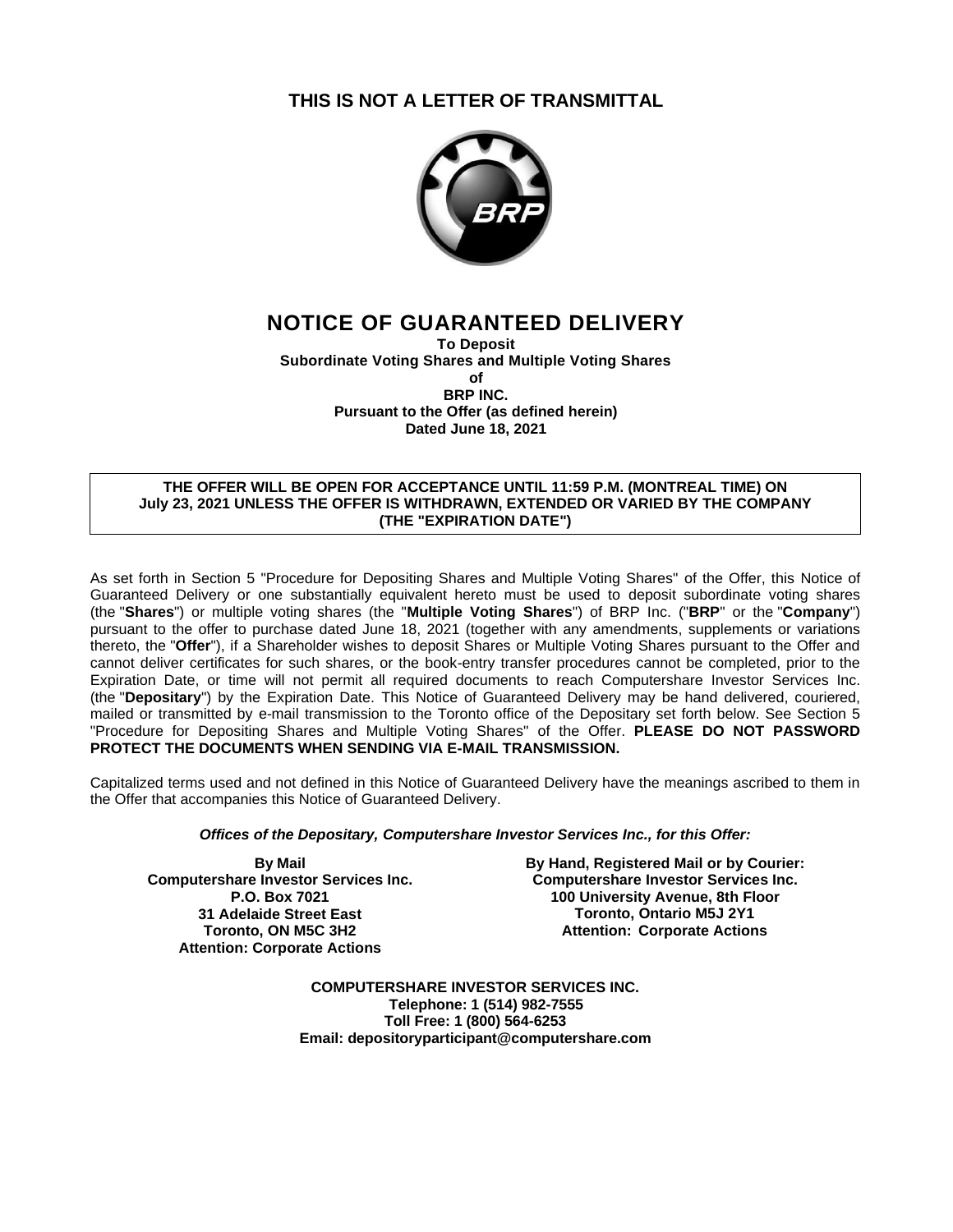# **TO: BRP Inc. ("BRP" or the "Company")**

## **AND TO: Computershare Investor Services Inc. (the "Depositary")**

### **Delivery of this Notice of Guaranteed Delivery to any address, or e-mail transmission of this Notice of Guaranteed Delivery to an e-mail address, other than as set forth above does not constitute a valid delivery.**

This Notice of Guaranteed Delivery is not to be used to guarantee signatures. If a signature on the Letter of Transmittal is required to be guaranteed by an Eligible Institution (as defined in the Offer), such signature must appear on the applicable space on the Letter of Transmittal.

The terms and conditions of the Offer are incorporated by reference in this Notice of Guaranteed Delivery. Capitalized terms used and not defined in this Notice of Guaranteed Delivery have the meanings ascribed to them in the Offer and the accompanying issuer bid circular dated June 18, 2021 that accompanies this Notice of Guaranteed Delivery

The undersigned hereby tenders to BRP the Shares and Multiple Voting Shares indicated below pursuant to the guaranteed delivery procedure as set forth in Section 5 of the Offer, receipt of which is hereby acknowledged, in the manner indicated below upon the terms and subject to the conditions set forth in the Offer, including the provisions relating to proration described therein.

The undersigned understands that the tender information specified in this Notice of Guaranteed Delivery will, in all circumstances, take precedence over any inconsistent tender information that is specified in the related Letter of Transmittal that is subsequently deposited.

#### **NAME(S) OF REGISTERED OWNER(S)**

(Please Fill in Exactly as Name(s) Appear(s) on Share Certificate(s) or DRS Statement(s))

| <b>CONTACT INFORMATION OF REGISTERED OWNER(S)</b> |                          |  |  |  |  |  |
|---------------------------------------------------|--------------------------|--|--|--|--|--|
| Signature(s) of Registered Owner(s)               |                          |  |  |  |  |  |
| <b>Email Address</b>                              | Address(es)              |  |  |  |  |  |
| Date                                              | Postal Code or Zip Code  |  |  |  |  |  |
|                                                   | Daytime Telephone Number |  |  |  |  |  |

| Certificate Number(s) - If Available | Number of shares or<br>held by DRS | Represented by Certificate(s) or Name of Shareholder (please print) |  |  |  |  |  |  |  |
|--------------------------------------|------------------------------------|---------------------------------------------------------------------|--|--|--|--|--|--|--|
| <b>Subordinate Voting Shares:</b>    |                                    |                                                                     |  |  |  |  |  |  |  |
|                                      |                                    |                                                                     |  |  |  |  |  |  |  |
|                                      |                                    |                                                                     |  |  |  |  |  |  |  |
| <b>Multiple Voting Shares:</b>       |                                    |                                                                     |  |  |  |  |  |  |  |
|                                      |                                    |                                                                     |  |  |  |  |  |  |  |
|                                      |                                    |                                                                     |  |  |  |  |  |  |  |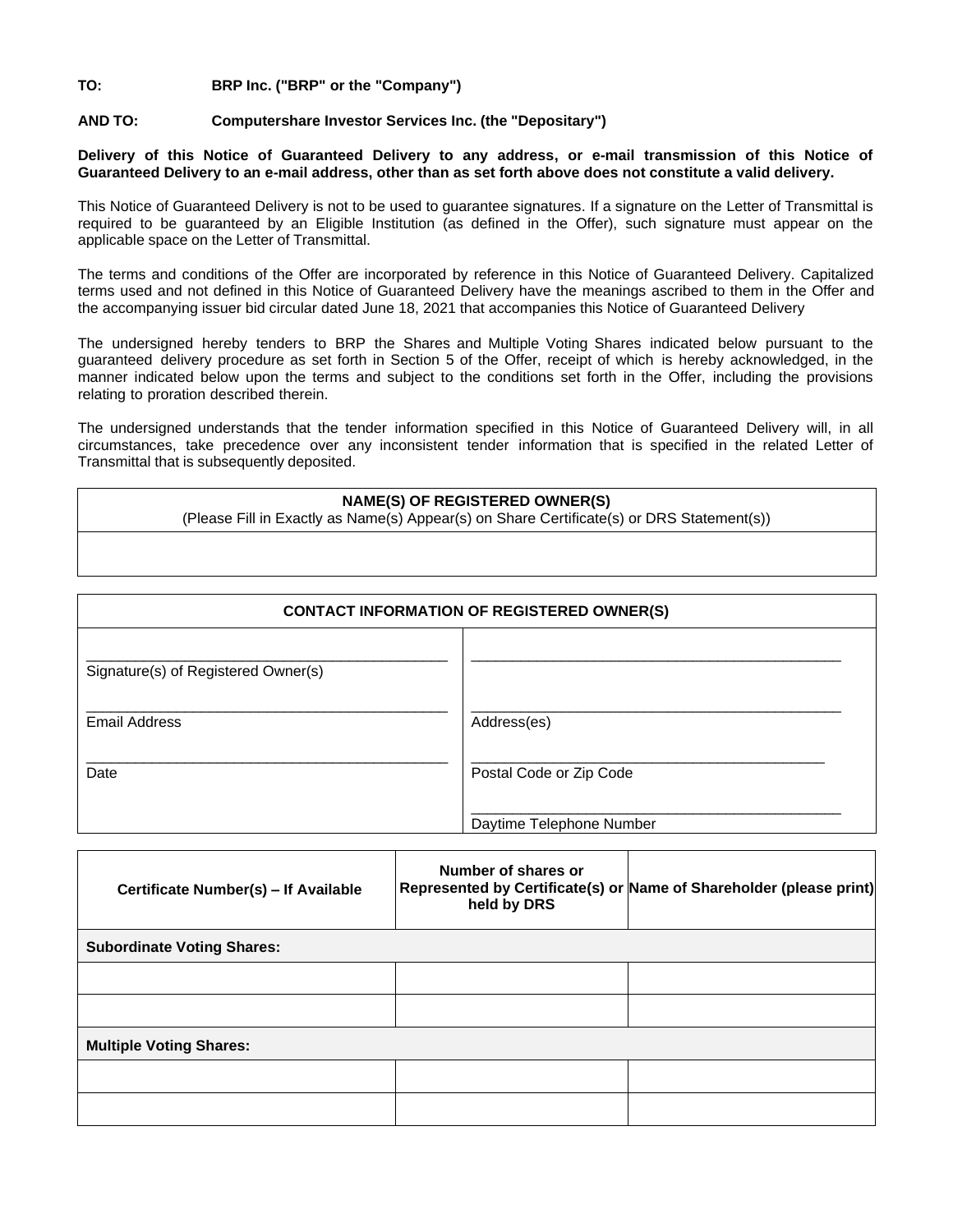#### **DO NOT SEND SHARE CERTIFICATES WITH THIS FORM**

**The Eligible Institution which completes this Notice of Guaranteed Delivery must communicate the guarantee to the Depositary and must deliver (i) the Letter of Transmittal and certificates for Shares or Multiple Voting Shares to the Depositary, or (ii) in the case of a book-entry transfer, a Book-Entry Confirmation through the CDSX system (in the case of Shares or Multiple Voting Shares held in CDS) or an Agent's Message (in the case of Shares or Multiple Voting Shares held in DTC), to the Depositary within the time period shown herein. Failure to do so could result in a financial loss to such institution.**

The undersigned understands and acknowledges that payment for Shares deposited and accepted for payment pursuant to the Offer will be made only after timely receipt by the Depositary of certificate(s) or DRS statement(s) for such Shares, a properly completed and duly executed Letter of Transmittal (or a manually executed photocopy thereof) or, in the case of a book-entry transfer, a Book-Entry Confirmation through the CDSX system (in the case of shares held in CDS) or an Agent's Message (in the case of shares held in DTC), relating to such Shares, with the signatures guaranteed if required, and all other documents required by the Letter of Transmittal before 5:00 p.m. (Montreal time) on or before the second trading day on the TSX after the Expiration Date. The undersigned also understands and acknowledges that under no circumstances will interest accrue or be paid by the Company or the Depositary to persons depositing Shares regardless of any delay in making payment for any Shares or otherwise, including any delay in making payment to any person using the guaranteed delivery procedures, and that payment for Shares deposited pursuant to the guaranteed delivery procedures will be the same as that for Shares delivered to the Depositary on or prior to the Expiration Date, even if the Shares to be delivered pursuant to the guaranteed delivery procedures set forth in Section 5 "Procedure for Depositing Shares" of the Offer are not so delivered to the Depositary at such date and, therefore, payment by the Depositary on account of such Shares is not made until after the date the payment for the deposited Shares accepted for payment pursuant to the Offer is to be made by the Company.

The undersigned recognizes that all authority conferred or agreed to be conferred in this Notice of Guaranteed Delivery shall survive its death or incapacity and any obligations of the undersigned under this Notice of Guaranteed Delivery shall be binding upon its heirs, personal representatives, successors and assigns. Except as stated in the Offer, this tender is irrevocable.

## **GUARANTEE (Not to be used for signature guarantees)**

The undersigned, a Canadian Schedule 1 chartered bank, a member firm of a recognized stock exchange in Canada or a U.S. financial institution (including most U.S. banks, savings and loan associations and brokerage houses) which is a participant in the Securities Transfer Agents Medallion Program (STAMP), the New York Stock Exchange Medallion Signature Program (MSP) or the Stock Exchanges Medallion Program (SEMP) guarantees to deliver to the Depositary at its address set forth above the certificate(s) or DRS statement(s) representing the Shares deposited hereby, in proper form for transfer, with delivery of a properly completed and duly executed Letter of Transmittal (or manually signed photocopy thereof) or, in the case of a book-entry transfer, a Book-Entry Confirmation through the CDSX system (in the case of Shares or Multiple Voting Shares held in CDS) or an Agent's Message (in the case of Shares or Multiple Voting Shares held in DTC), and any other required documents, on or before 5:00 p.m. (Montreal time) on the second trading day on the Toronto Stock Exchange after the Expiration Date.

The guarantor institution that completes this form must communicate the guarantee to the Depositary and must deliver the tendered Shares or Multiple Voting Shares to the Depositary within the time period stated herein. Failure to do so could result in financial loss to such guarantor institution.

|                                                                                   | Authorized Signature<br><u>[</u> [11] Authorized Signature |  |  |  |  |
|-----------------------------------------------------------------------------------|------------------------------------------------------------|--|--|--|--|
| Address of Firm ______________________________                                    |                                                            |  |  |  |  |
|                                                                                   | (Please type or print)                                     |  |  |  |  |
|                                                                                   |                                                            |  |  |  |  |
|                                                                                   | . 2021                                                     |  |  |  |  |
|                                                                                   |                                                            |  |  |  |  |
| Area Code and Tel. No.<br><u> 1989 - Andrea State Barbara, política establece</u> |                                                            |  |  |  |  |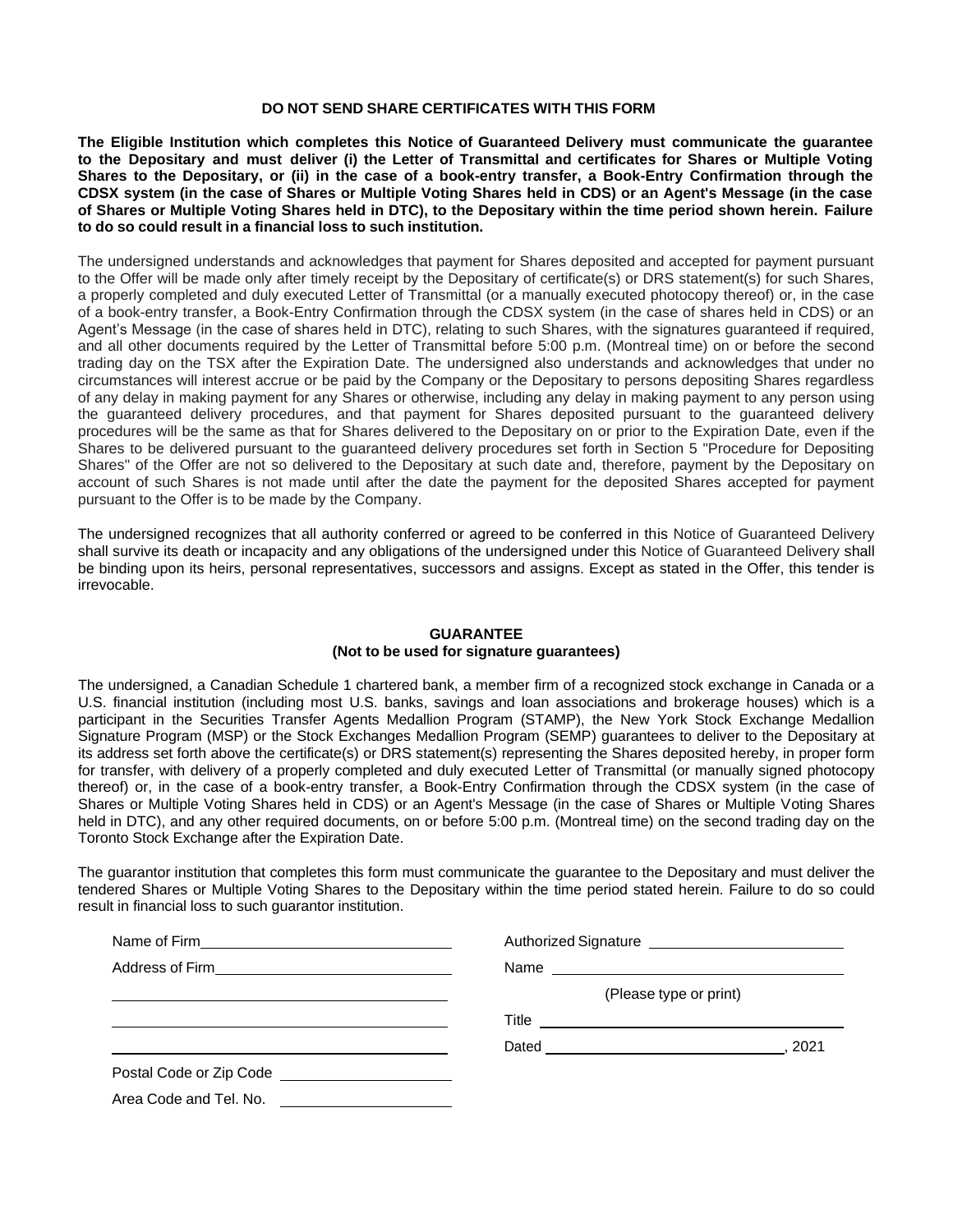The undersigned understands that it should indicate whether the Shares or Multiple Voting Shares are deposited pursuant to an Auction Tender, a Purchase Price Tender or a Proportionate Tender by completing Box A captioned "Type of Tender". If you do not make a valid Auction Tender, Purchase Price Tender or Proportionate Tender, you will be deemed to have made a Purchase Price Tender.

| <b>BOX A</b><br><b>TYPE OF TENDER</b>                                                                                                                                                                                                                                                                                                                                                                                                                                                                                                                                            |                                                                                                                                                                  |                                                                                                                           |        |          |        |                         |        |          |        |          |        |                        |   |          |
|----------------------------------------------------------------------------------------------------------------------------------------------------------------------------------------------------------------------------------------------------------------------------------------------------------------------------------------------------------------------------------------------------------------------------------------------------------------------------------------------------------------------------------------------------------------------------------|------------------------------------------------------------------------------------------------------------------------------------------------------------------|---------------------------------------------------------------------------------------------------------------------------|--------|----------|--------|-------------------------|--------|----------|--------|----------|--------|------------------------|---|----------|
| CHECK ONLY ONE BOX; IF MORE THAN ONE BOX IS CHECKED, OR IF NO BOX IS CHECKED,<br>THE TENDER WILL BE DEEMED TO BE A PURCHASE PRICE TENDER                                                                                                                                                                                                                                                                                                                                                                                                                                         |                                                                                                                                                                  |                                                                                                                           |        |          |        |                         |        |          |        |          |        |                        |   |          |
| <b>SHARES ARE BEING TENDERED HEREBY PURSUANT TO:</b>                                                                                                                                                                                                                                                                                                                                                                                                                                                                                                                             |                                                                                                                                                                  |                                                                                                                           |        |          |        |                         |        |          |        |          |        |                        |   |          |
|                                                                                                                                                                                                                                                                                                                                                                                                                                                                                                                                                                                  | $\Box$                                                                                                                                                           | An Auction Tender<br>(Complete Box C)                                                                                     |        |          | ◻      | A Purchase Price Tender |        |          |        | $\Box$   |        | A Proportionate Tender |   |          |
| <b>BOX B</b><br><b>ODD LOTS*</b>                                                                                                                                                                                                                                                                                                                                                                                                                                                                                                                                                 |                                                                                                                                                                  |                                                                                                                           |        |          |        |                         |        |          |        |          |        |                        |   |          |
|                                                                                                                                                                                                                                                                                                                                                                                                                                                                                                                                                                                  | To be completed ONLY if Shares are being tendered by or on behalf of persons owning fewer than 100 Shares as of the close of business<br>on the Expiration Date. |                                                                                                                           |        |          |        |                         |        |          |        |          |        |                        |   |          |
|                                                                                                                                                                                                                                                                                                                                                                                                                                                                                                                                                                                  | The undersigned either (check one):                                                                                                                              |                                                                                                                           |        |          |        |                         |        |          |        |          |        |                        |   |          |
|                                                                                                                                                                                                                                                                                                                                                                                                                                                                                                                                                                                  |                                                                                                                                                                  | □ is the owner of fewer than 100 Shares as of the close of business on the Expiration Date, all of which are tendered; or |        |          |        |                         |        |          |        |          |        |                        |   |          |
| $\Box$ is a broker, dealer, commercial bank, trust company or other nominee that (i) is tendering, for the beneficial owners thereof,<br>Shares with respect to which it is the record owner, and (ii) believes, based upon representations made to it by each such beneficial<br>owner, that such beneficial owner owns an aggregate of fewer than 100 Shares as of the close of business on the Expiration Date<br>and is tendering all such Shares.<br>*Odd Lot Holders may not tender their Shares or Multiple Voting Shares pursuant to a Proportionate Tender.             |                                                                                                                                                                  |                                                                                                                           |        |          |        |                         |        |          |        |          |        |                        |   |          |
|                                                                                                                                                                                                                                                                                                                                                                                                                                                                                                                                                                                  | <b>BOX C</b>                                                                                                                                                     |                                                                                                                           |        |          |        |                         |        |          |        |          |        |                        |   |          |
|                                                                                                                                                                                                                                                                                                                                                                                                                                                                                                                                                                                  |                                                                                                                                                                  |                                                                                                                           |        |          |        | <b>AUCTION TENDERS</b>  |        |          |        |          |        |                        |   |          |
| Price (in C\$) per Share:<br>In addition to checking "Auction Tender" in Box A above, this box MUST be completed if Shares are tendered pursuant to an<br><b>Auction Tender.</b>                                                                                                                                                                                                                                                                                                                                                                                                 |                                                                                                                                                                  |                                                                                                                           |        |          |        |                         |        |          |        |          |        |                        |   |          |
| Check Only ONE Box. If more than one box is checked, or if no box is checked, all Shares or Multiple Voting Shares identified<br>above will be deemed to have been tendered pursuant to the Purchase Price Tender. Shareholders (other than Odd Lot<br>Holders) may make multiple Auction Tenders but not in respect of the same Shares or Multiple Voting Shares. If a Shareholder<br>wishes to tender different Shares or Multiple Voting Shares at different prices, a separate tender instruction by way of Letter of<br>Transmittal must be submitted for EACH such tender. |                                                                                                                                                                  |                                                                                                                           |        |          |        |                         |        |          |        |          |        |                        |   |          |
| □<br>\$94.00                                                                                                                                                                                                                                                                                                                                                                                                                                                                                                                                                                     | ⊔                                                                                                                                                                | \$94.25                                                                                                                   |        | \$94.50  | ⊔      | \$94.75                 | □      | \$95.00  | □      | \$95.25  | □      | \$95.50                | ⊔ | \$95.75  |
| ❏<br>\$96.00                                                                                                                                                                                                                                                                                                                                                                                                                                                                                                                                                                     | □                                                                                                                                                                | \$96.25                                                                                                                   | □      | \$96.50  | □      | \$96.75                 | □      | \$97.00  | □      | \$97.25  | □      | \$97.50                |   | \$97.75  |
| □<br>\$98.00                                                                                                                                                                                                                                                                                                                                                                                                                                                                                                                                                                     | □                                                                                                                                                                | \$98.25                                                                                                                   | □      | \$98.50  | □      | \$98.75                 | □      | \$99.00  | □      | \$99.25  | ❏      | \$99.50                | o | \$99.75  |
| $\Box$<br>\$100.00                                                                                                                                                                                                                                                                                                                                                                                                                                                                                                                                                               | ❏                                                                                                                                                                | \$100.25                                                                                                                  | □      | \$100.50 | $\Box$ | \$100.75                | $\Box$ | \$101.00 | $\Box$ | \$101.25 | $\Box$ | \$101.50               | ❏ | \$101.75 |
| \$102.00<br>□                                                                                                                                                                                                                                                                                                                                                                                                                                                                                                                                                                    | □                                                                                                                                                                | \$102.25                                                                                                                  | $\Box$ | \$102.50 | □      | \$102.75                | $\Box$ | \$103.00 | $\Box$ | \$103.25 | $\Box$ | \$103.50               | ❏ | \$103.75 |
| $\Box$<br>\$104.00                                                                                                                                                                                                                                                                                                                                                                                                                                                                                                                                                               | $\Box$                                                                                                                                                           | \$104.25                                                                                                                  | $\Box$ | \$104.50 | $\Box$ | \$104.75                | $\Box$ | \$105.00 | $\Box$ | \$105.25 | $\Box$ | \$105.50               | Ч | \$105.75 |
| \$106.00<br>□                                                                                                                                                                                                                                                                                                                                                                                                                                                                                                                                                                    | $\Box$                                                                                                                                                           | \$106.25                                                                                                                  | $\Box$ | \$106.50 | Ч      | \$106.75                | $\Box$ | \$107.00 | $\Box$ | \$107.25 | $\Box$ | \$107.50               | □ | \$107.75 |
| $\Box$<br>\$108.00                                                                                                                                                                                                                                                                                                                                                                                                                                                                                                                                                               | ❏                                                                                                                                                                | \$108.25                                                                                                                  | $\Box$ | \$108.50 | □      | \$108.75                | $\Box$ | %109.00  | □      | \$109.25 | □      | \$109.50               | □ | \$109.75 |
| $\Box$<br>\$110.00                                                                                                                                                                                                                                                                                                                                                                                                                                                                                                                                                               | $\Box$                                                                                                                                                           | \$110.25                                                                                                                  | $\Box$ | \$110.50 | Ч      | \$110.75                | $\Box$ | \$111.00 | □      | \$111.25 | □      | \$111.50               | □ | \$111.75 |
| $\Box$<br>\$112.00                                                                                                                                                                                                                                                                                                                                                                                                                                                                                                                                                               | □                                                                                                                                                                | \$112.25                                                                                                                  | $\Box$ | \$112.50 | □      | \$112.75                | $\Box$ | \$113.00 |        |          |        |                        |   |          |
|                                                                                                                                                                                                                                                                                                                                                                                                                                                                                                                                                                                  |                                                                                                                                                                  |                                                                                                                           |        |          |        |                         |        |          |        |          |        |                        |   |          |